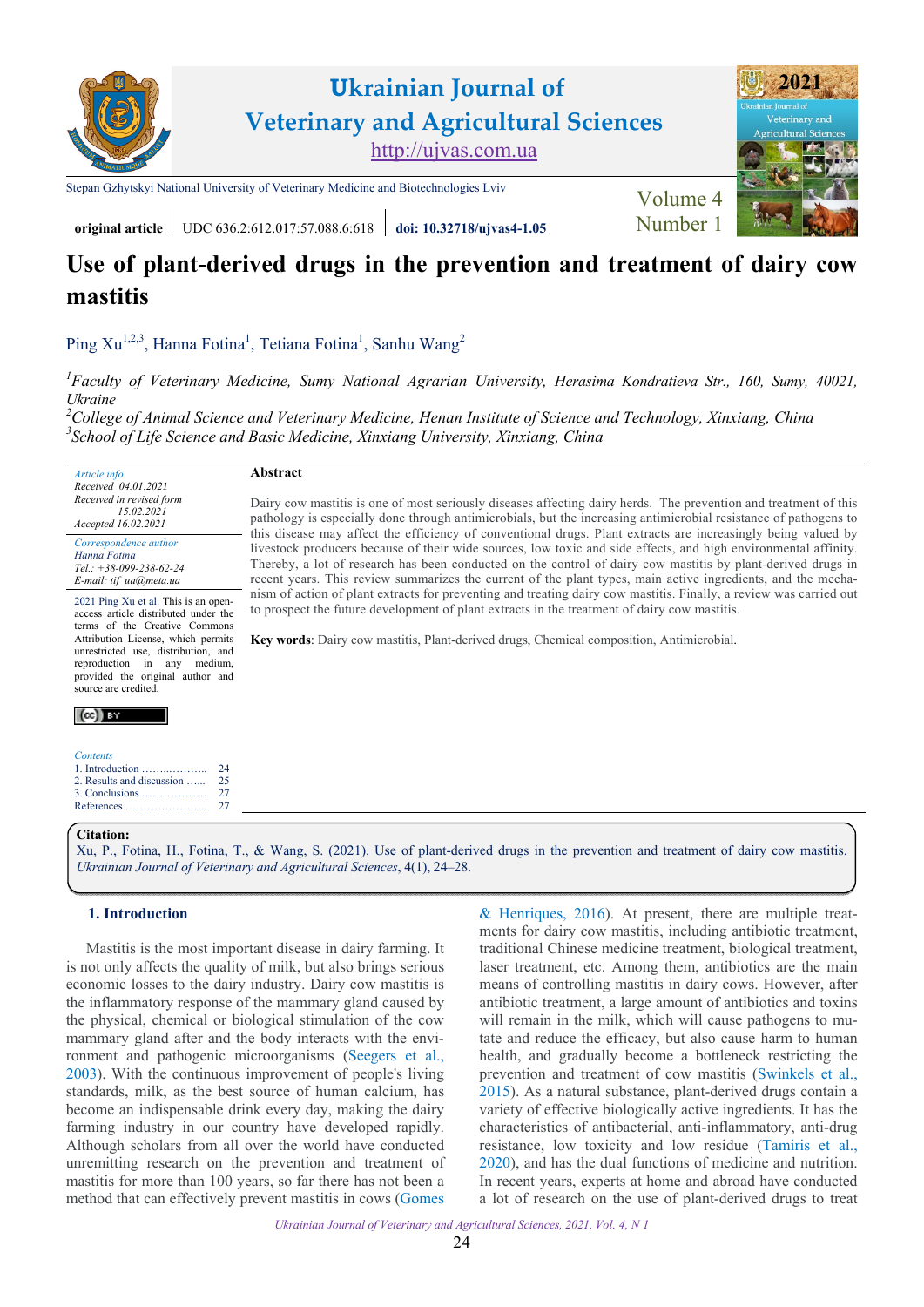<span id="page-1-0"></span>dairy cow mastitis, playing an irreplaceable role in preventing and treating dairy cow mastitis, achieving green farming, and producing animal products and related products without drug residues [\(Jin-Lun et al., 2017](#page-3-0)). It can be seen from the examination and approval of preparations for cow mastitis in China that plant-derived pharmaceutical products have a place ([Lai et al., 2017](#page-3-0)).

The author summarizes the action mechanism of the plant-derived plants, main active ingredients, and plant extracts for preventing and treating cow mastitis in recent years, and prospects for the future development of traditional Chinese medicine treatment of cow mastitis.

## **2. Results and discussion**

**1. Types of plant-derived medicines and their chemical components.** Published literature shows that more than 30 kinds of plant extracts have an inhibitory effect on dairy cow mastitis in vivo or in vitro, such as, musk, stevia, scutellaria, rhubarb, astragalus, dandelion, honeysuckle, forsythia, licorice and so on. Many active ingredients in plants have strong bactericidal effects. For example, phenolic acids, alkaloids, flavonoids, terpenes, volatile oils and other drugs. They can directly or indirectly inhibit pathogenic bacteria killing and exert anti-inflammatory effects. Finding new anti-pathogenic bacteria ingredients from plant extracts is great significance to scientific research.

**1.1. Phenolic acids.** The phenolic acid extracts of various plants have protective effects on different types of dairy cow mastitis, which mainly include chlorogenic acid, caffeic acid, tea polyphenol compounds and so on. [Ruifeng G. et al.](#page-3-0) [\(2014\)](#page-3-0) have reported that anti-inflammatory effects of chlorogenic acid against LPS-induced mastitis may be due to its ability to inhibit TLR4-mediated NF-kB signaling pathway. CGA significantly reduced TNF- α, IL-1β and IL-6 production compared with LPS group. [Liu M. et al. \(2014\)](#page-3-0) showed that the protective effect of caffeic acid on LPSinduced inflammation injury in bMEC was at least partly achieved by the decreased by the effect of reducing the kB inhibitor  $\alpha$  degradation and p65 phosphorylation in the NFkB pathway. The use of caffeic acid would be beneficial in dairy cows during *Escherichia coli* mastitis as a safe and natural anti-inflammatory drug. Total phenol extract from *Clerodendranthus spicatus* could effectively scavenge DPPH free radicals, reduced the production of NO and TNF- $\alpha$  in RAW264.7 cells induced by LPS, down-regulated the expression of IL-1β and IL-2, up-regulated the expression of IL-10, and increased cell viability of the breast epithelium under oxidative stress ([Wang et al., 2015](#page-4-0)).

**1.2. Alkaloids.** Alkaloids plays an important role in the treatment of many chronic diseases and exhibits strong antibacterial and anti-inflammatory activity. A study reported that, chelerythrine isolated from root of *Toddalia asiatica* (Linn) Lam possesses antibacterial activities through destruction of bacterial cell wall and cell membrance and inhibition of protein biosynthesis. Chelerythrine showed strong antibacterial activities against Gram-positive bacteria, Staphylococcus aureus (SA), Methicillin-resistant S. aureus (MRSA), and extended spectrum β-lactamase S. aureus (ESBLs-SA) ([He et al., 2018](#page-3-0)). [Lai J. et al. \(2017\)](#page-3-0) Found that indirubin can inhibit the expression of TLR4 in a dosedependent manner, and play a therapeutic role in LPSinduced MMECs inflammation and mouse mastitis. *Staphylococcus epidermidis* (*S. epidermidis*) is an opportunistic

pathogen with low pathogenicity and a cause of the repeated outbreak of bovine mastitis in veterinary clinical settings. [Li X et al. \(2016\)](#page-3-0) suggested that total alkaloids of *Sophora alopecuroides* has an inhibitory effect on biofilm formation of clinic *S. epidermidis*, which may be a potential agent warranted for further study on the treatment prevention of infection related to *S. epidermidis* in bovine mastitis.

**1.3. Flavonoids.** It has been reported that flavonoids possess a number of biological properties, such as antiinflammatory, anti-virus, anti-bacteria, anti-tumor, and immunosuppressive properties. Astragalin, a main flavonoid component isolated from Chinese herbs, which has several medical functions including treating allergy, antiatopic dermatitis, and anti-inflammatory effects. [Li F. Y. et al. \(2014\)](#page-3-0) showed that astragalin suppressed the expression of TNF- $\alpha$ , IL-6 and NO in a does-dependent manner in mouse mammary epithelial cells (mMECs), the expression of inducible nitric oxide synthase and cyclooxygenase-2 was also inhibited. Besides, astragalin efficiently decreased LPSinduced TLR4 expression, NF-κB activation, IκBα degradation, and the phosphorylation of p38, extracellular signalregulated kinase in BMECs. It may be a potential therapeutic agent for bovine mastitis. Baicalin, one of the major flavonoids in *Scutellaria baicalensis*, has natural antioxidant and anti-inflammatory properties in various cell types. Baicalin exerts protective antioxidant effects on bovine mammary cells, which suggests that it could be used to prevent oxidative metabolic disorders in dairy cows [\(Perruchot et](#page-3-0)  [al., 2019\)](#page-3-0). Emodin is an anthraquinone derivative from the Chinese herb *Radix et Rhizoma Rhei*. Emodin has protective effect against lipopolysaccharide (LPS)-induced mastitis in a mouse model by reduced MPO, IL-6, IL-1 β and TNF- α. It acts on mastitis through the NF-KB pathway like other flavonoids [\(Li et al., 2013\)](#page-3-0).

**1.4. Terpenoids.** Geniposide is a medicine isolated from *Gardenia jasminoides* Ellis. [Song X. et al. \(2014\)](#page-4-0) use a lipopolysaccharide (LPS)-induced mouse mastitis model and LPS-stimulated primary mouse mammary epithelial cells (mMECs) to explore the anti-inflammatory effect and the mechanism of action of geniposide. The results showed that geniposide significantly reduced the infiltration of inflammatory cells and downregulated the production of TNF- $\alpha$ , IL-1β, and IL-6. Then, geniposide exerted its antiinflammatory effect by regulating TLR4 expression, which affected the downstream NF-κB and mitogen-activated protein kinase (MAPK) signaling pathways. Stevioside is isolated from Stevia rebaudiana, which reduced the expression of TNF- $\alpha$ , IL-1 $\beta$ , IL-6 and TLR2 by inhibiting the phosphorylation of proteins in the NF-κB and MAPK signaling pathways dose-dependently in the S. aureus-infected mouse mammary gland and mouse mammary epithelial cells (MMECs), as well as caspase-3 and Bax [\(Wang et al.,](#page-4-0)  [2014](#page-4-0)).

## **2. The mechanism of plant-derived medicines on dairy cow mastitis.**

**2.1. Preventive and therapeutic effects.** Dairy cow mastitis has a huge impact on the dairy industry. The key to its treatment is prevention. Its preventive measures mainly include scientific feeding management, excellent hygienic conditions, scientific milking methods, nipple medicine baths, and vaccine prevention. The studies found that mammary gland epithelial cells will repair themselves by finetuning death caused by pathogenic bacteria and other factors. According to further research, cell apoptosis is the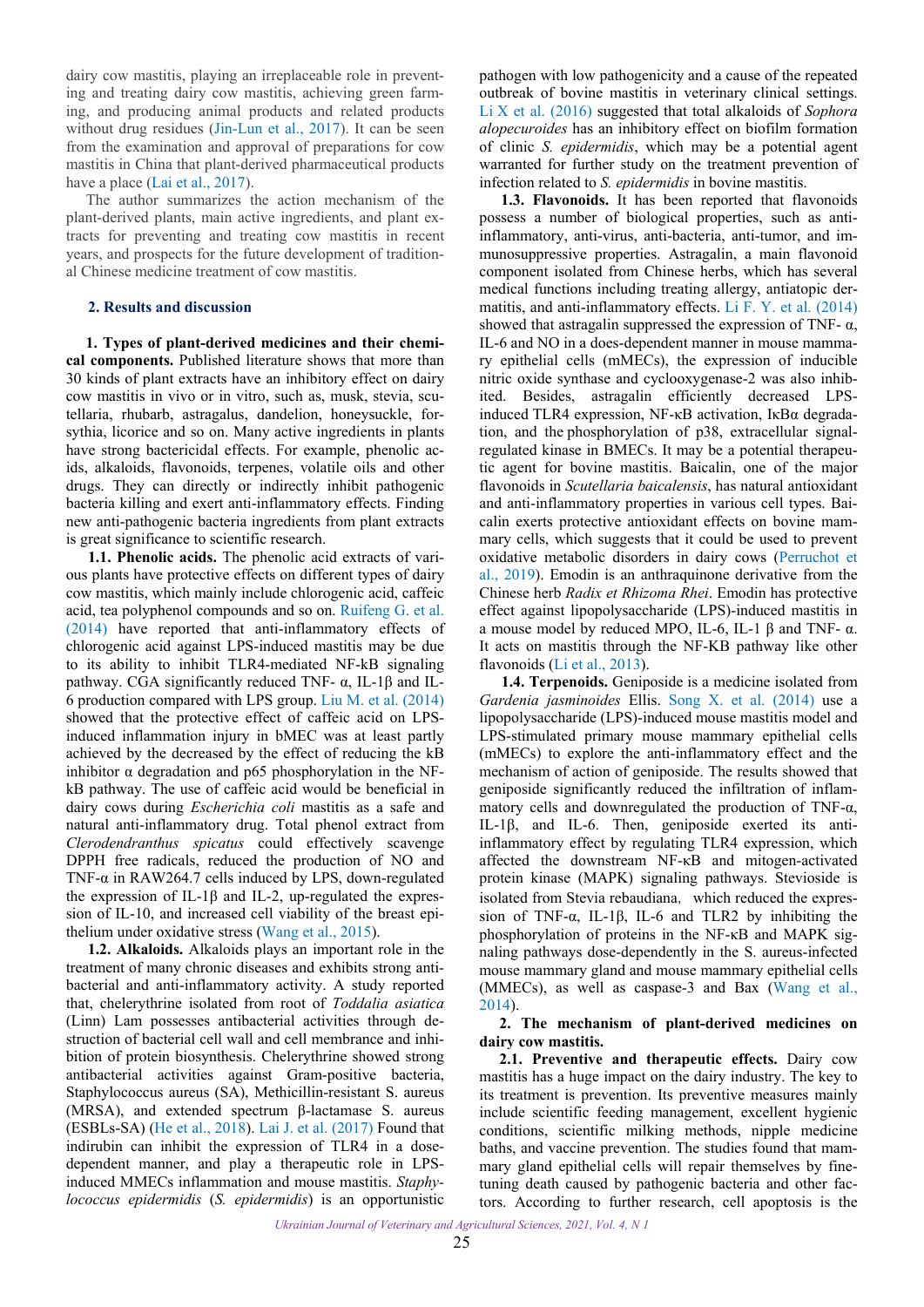<span id="page-2-0"></span>main method in the early onset of mastitis. When mastitis is aggravated, cell necrosis is the main method. Therefore, in order to avoid the occurrence and development of inflammation, the body increases the apoptosis of epithelial cells in the inflammatory reaction of breast, which is a selfprotection mechanism to protect the integrity of the breast to the maximum extent. [Chen G. et al. \(2002\)](#page-3-0) found that astragalus polysaccharide (APS) has the effect of inducing apoptosis of tumor cells, which can reduced the number of cells in S phase and increased the number of cells in G0-G1 and G2-M phases. The increased of polysaccharide dose stayed in the G2-M phase, indicating that inducing apoptosis of tumor cells is an anti-tumor way of astragalus polysaccharides. [Zhong K. et al. \(2007\)](#page-4-0) studied the effect of astragalus polysaccharides on *E. coli* endotoxin (LPS) – induced experimental mastitis in goats, cows and rats. The results showed that local infusion of APS in the breast or feeding animals can alleviate the effect of LPS on animal breast tissue. Briefly, the destruction has a certain protective effect on animal breast tissue. The traditional Chinese medicine and prescriptions for the treatment of mastitis were: synthetic Houttuynia cordata, propolis mixture, Xianfang Huoming Yin, Gongying Shanjia Tang, Erhua Zaozi Yin, Ruyan San, etc ([Wang et al., 2013\)](#page-4-0). Studies by [Zhang Z.](#page-4-0) [\(2009\)](#page-4-0) have confirmed that the use of plant-derived drugs with honeysuckle and dandelion as the main components to treat diseased cows can play a good therapeutic effect, and its effect is significantly better than cefazolin sodium. [Geng M. et al. \(2006\)](#page-3-0) have shown that the extract of the plant-derived medicine Ulmus pumila is better than cefalexin in the treatment of dairy cow mastitis. [Zhang M. et al.](#page-4-0) [\(2001\) s](#page-4-0)elected Chinese herbal medicines such as angelica, chuanxiong, astragalus, dandelion, salvia miltiorrhiza, motherwort to feed dairy cows with latent mastitis, and detected the lymphocyte stimulation index (SI) and neutrophil phagocytosis of dairy cows. The results showed that the additive directly strengthens the phagocytic power of neutrophils and stimulates the proliferation of lymphocytes. Through the action of antibodies and complements, the phagocytic power of neutrophils is further strengthened. It had obvious therapeutic effect. Therefore, Chinese traditional plant-derived drugs and their active ingredients have great advantages and potential in clinical treatment of cow mastitis.

**2.2. Inhibition of pathogenic bacteria.** According to the reports, there are more than 130 pathogenic microorganisms that can cause mastitis in dairy cows, and even more than 20 kinds are common. The pathogens with the highest detection rate are *Staphylococcus aureus*, *Streptococcus* and *Escherichia coli*. Mastitis caused by a variety of pathogens can account for 90 %. Therefore, the antibacterial activity of plant-derived drugs is the important indicator of their effectiveness [\(Rebhun, 2003](#page-4-0)). [Luan Y. et al. \(2005\)](#page-3-0) used eight Chinese herbal medicines, including Daqingye and Coptis, to detected their resistance to β-lactamase-producing *E. coli*. Inhibition screening study found that Scutellaria baicalensis had the most obvious inhibitory effect, followed by Coptis and Daqingye. [Liu P. et al. \(2006\)](#page-3-0) used five Chinese herbal medicines to test the drug resistance inhibition screening of drug resistant strains producing extended-spectrum βlactamase and sustained high yield AmpC enzyme, such as Forsythia suspensa, Senecio, Scutellaria baicalensis, etc. As a result, it was found that 5 kinds of traditional Chinese medicines inhibited the production of extended-spectrum βlactamase and AmpC enzyme strains to varying degrees. Among them, the effect of Scutellaria baicalensis was more obvious, followed by Coptis chinensis and Senecio. Honeysuckle is known as "Chinese medicine penicillin" and has inhibitory effects on a variety of bacteria, including *S. aureus*, *E. coli*, *Vibrio cholerae*, and *hemolytic streptococcus*, etc [\(Song et al., 2003\)](#page-4-0). In vitro antibacterial experiments of 10 Chinese herbal medicines showed that, the antibacterial effects of Chinese herbal medicines on *E. coli* were: Myrobalan, Viola and Houttuynia cordata, which were moderately sensitive; Prunella vulgaris, Scutellaria, Senecio, Astragalus, Gorgon, Teasel were followed by low sensitivity. The antibacterial effect on *S. aureus* were: Myrobalan, Scutellaria, Pomegranate Peel and Rhubarb had the best effects, which were the highly sensitive; Forsythia, Chuanxiong and Shegan were second, and were the moderately sensitive; Prunella vulgaris, Xanthium grass, Fried gardenia, and Rhubarb were low sensitivity. The antibacterial effect of *Streptococcus agalactiae* were: Astragalus and pomegranate peel were the highly sensitive; Ligusticum chuanxiong, Shegan, Phellodendron amurense and Houttuynia cordata were moderately sensitive; Forsythia, Myrobalan, Radix Scutellariae, Viola Ding, Rhubarb and Wangbu Staying were low sensitivity [\(Luo et al., 2002\)](#page-3-0). In summary, Chinese herbal medicine has a good inhibitory effect on *E. coli*, *S. aureus* and *Streptococcus agalactiae*.

**2.3. Mechanism of action on inflammation.** In recent years, the role of non-professional immune cells such as dairy cow mammary epithelial cells in resisting pathogens from invading the cow's mammary gland has received attention. When pathogenic bacteria invaded the mammary gland of dairy cows, epithelial cells would first synthesize and secrete a variety of immunologically active substances to resisted the infection of pathogenic bacteria and reduced or even relieved the inflammatory response. After pathogenic microorganisms were infected, its lipoteichoic acid, peptidoglycan and lipopolysaccharide could trigger the natural immune system of the mammary gland, activated intracellular signal transduction pathways such as NF-kB, MAPKs and JAK/STAT, and finally led to chemokines and inflammation factor release. Most scholars use pathogenic microorganisms or their products to stimulate breast tissue or breast epithelial cells, established in vivo and in vitro models of mastitis, and use Chinese herbal medicine or its main active ingredients to detect inflammatory factors such as IL-1β, IL-6 and TNF-α, TLRs, NF-kB, MAPKs and JAK/STAT signal pathway changes. Studies have shown that chlorogenic acid ([Ruifeng et al., 2014](#page-4-0)) and caffeic acid ([Liu et al.,](#page-3-0)  [2014](#page-3-0)) in honeysuckle and dandelion, emodin in rhubarb ([Li](#page-3-0)  [et al., 2013\)](#page-3-0), thymol in musk [\(Wei et al., 2014\)](#page-4-0), indirubin in Indigo Naturalis ([Lai et al., 2017](#page-3-0)), and berberine hydrochloride in Coptis ([Ye, 2007\)](#page-4-0), Astragalus glycosides in Astragalus vulgaris ([Li et al., 2014](#page-3-0)), Geniposide in Gardenia [\(Song](#page-4-0)  [et al., 2014\)](#page-4-0), flavonoids baicalin ([Perruchot et al., 2019\)](#page-3-0), Kidney tea total phenols [\(Wang et al., 2015](#page-4-0)), Dandelion sterols ([San, 2014\)](#page-4-0), Astragalus polysaccharides ([Perruchot](#page-3-0)  [et al., 2019](#page-3-0)), all of them could inhibited NF-kB, MAPKs and JAK/STAT pathways, reduced the expression level of inflammatory factors and played a protective effect on breast cells or animals.

**2.4. Improve immune function.** The mammary glands of dairy cows contained the necessary components for immune response to invading pathogenic microorganisms. When the low content of immunoglobulin and complement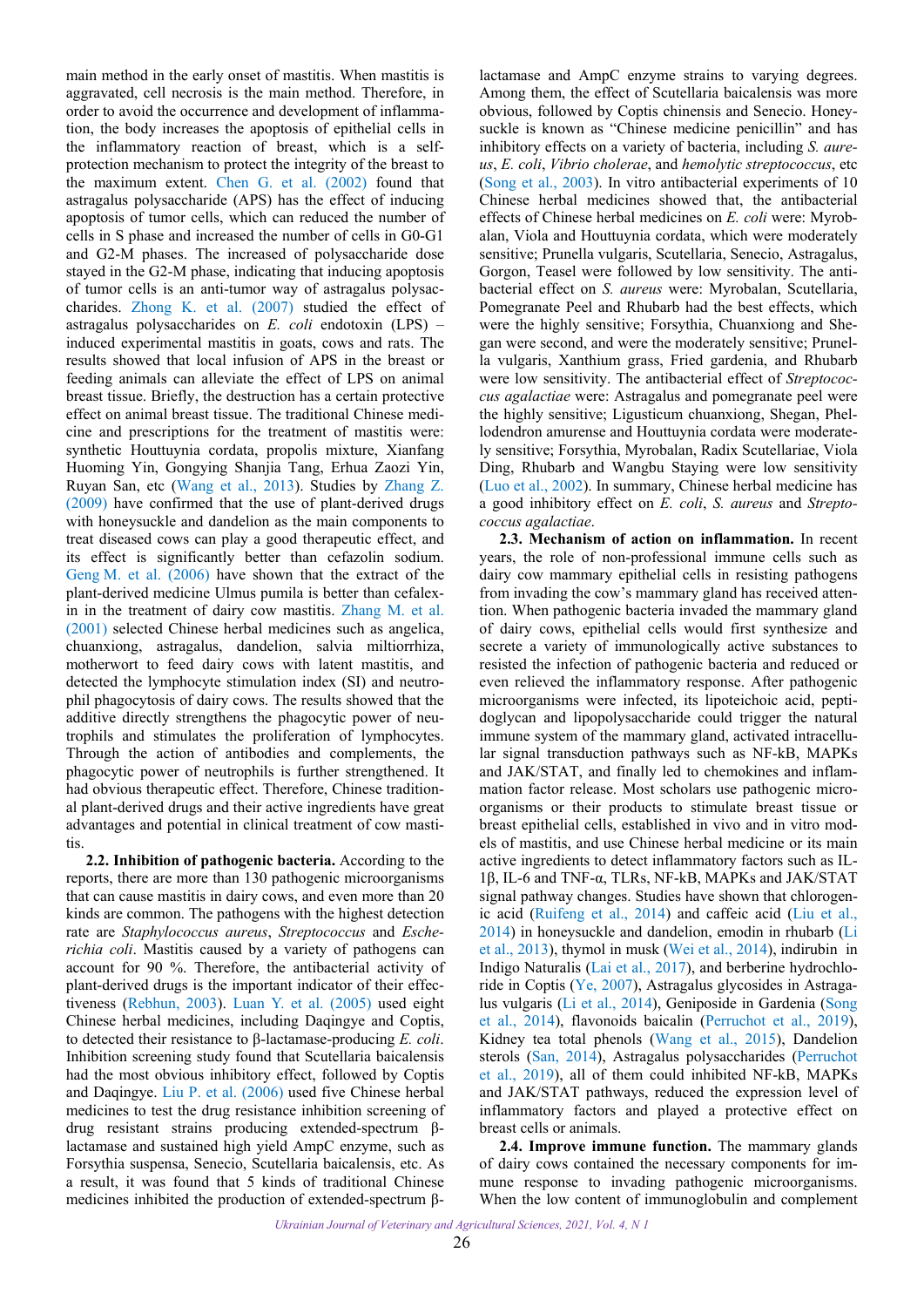<span id="page-3-0"></span>in breast secretions and the existence of certain inhibitory factors, the immune function of the breast was suppressed (Hu, 1997). According to the reports, a traditional Chinese medicine consisting of astragalus, angelica, salvia, dandelion, etc. can increased animal antibody production and promoted lymphocyte transformation (Ma, 1986). [Zhang Y. et](#page-4-0) [al. \(2001\)](#page-4-0) added Chinese herbal medicine additived to the diets of normal dairy cows at the early stage of lactation, and the results showed that the addition of Chinese herbal medicines in the early stage of lactation can significantly increased the milk production of dairy cows by 7.4  $(P < 0.01)$ , it also improved the milk composition, and increased the milk fat rate by 11.7 ( $P \le 0.05$ ). That means the Chinese herbal medicine can reduced the incidence of nonclinical mastitis, and enhanced the immunity of dairy cattle. Another study has found that Astragalus polysaccharides can enhanced the ability of phagocytes, activated macrophages, promoted cell differentiation and the secretion of IL-2, thereby enhancing the ability of macrophages to kill bacteria and disease, and enhance the immune system of dairy cows. It could stimulate the release of cytokines, affect the neuroendocrine-immune system (Liu et al., 2011).

#### **3. Conclusions**

The use of Chinese herbal medicine to prevent and treat dairy cow mastitis has the advantages of no drug residues and high economic benefits, and has broad application prospects in the dairy industry. Although the prevention and treatment of mastitis by traditional Chinese medicine was indeed effective, the current research and development efforts were not strong. It was manifested that there were few varieties of traditional Chinese medicine preparations for the prevention and treatment of mastitis. Most of them were powders and decoctions. The effective ingredients, content and structure have not been researched clearly, which restricts its wide application in clinic and application effect. Further research is needed on the method of separating and extracting the active ingredients of traditional Chinese medicine, the efficacy and mechanism of traditional Chinese medicine. On this basis, we will develop efficient, safe and stable Chinese medicine preparations so that Chinese medicine can play a greater role in the prevention and treatment of cow mastitis.

#### **Author's contributions**

All authors participated in this article design. Ping Xu participated and performed writing and data collection. All authors read and approved the final manuscript. All authors contributed to the draft of the manuscript. All authors gave final approval for publication.

#### **Acknowledgments**

This research was financially supported by the National Natural Science Foundation of Henan (Grant No. 212300410220, 202300110018) and Key Scientific Research Projects of Higher Education in Henan Province (No. 20A180025).

## **Conflict of interest**

Author does not report any financial or personal connections with other persons or organizations, which might negatively affect the contents of this publication and/or claim authorship rights to this publication.

#### **References**

- Chen, G., Zang, W., Liu, S., et al. (2002). Effect of Astragalus Polysaccharide on animal tumor cell apoptosis. *Acta Chinese medicine and pharmacology*, 30(4), 55–56.
- Geng, M., Xue, A., & Jia, Y. (2006). Study on the effectiveness of commonly used Chinese medicine in preventing and treating mastitis pathogens. *JINRI XUMU SHOUYI*, 4, 3–4.
- [Gomes, F., & Henriques, M. \(2016\). Control of Bovine Mastitis:](https://doi.org/10.1007/s00284-015-0958-8)  Old and Recent Therapeutic Approaches. *Current microbiology,* 72(4), 377–382. doi: 10.1007/s00284-015-0958-8.
- [He, N., Wang, P., Wang, P., et al. \(2018\). Antibacterial mechanism](https://doi.org/10.1186/s12906-018-2317-3)  of chelerythrine isolated from root of Toddalia asiatica (Linn) Lam. *BMC Complementary and Alternative Medicine*, 18, 261. doi: 10.1186/s12906-018-2317-3.
- Hu, S. (1997). Immune function of the mammary gland of dairy cow. *China Dairy Cattle*, 5, 53–55.
- [Jin-Lun, L., Yu-Hui, L., Yong-Chong, P., et al. \(2017\). Indirubin](https://doi.org/10.1155/2017/3082805)  Treatment of Lipopolysaccharide-Induced Mastitis in a Mouse Model and Activity in Mouse Mammary Epithelial Cells. *Mediators of Inflammation*, 2017, 1–13. doi: 10.1155/2017/3082805.
- [Lai, J. L., Liu, Y. H., Liu, C., et al. \(2017\). Indirubin Inhibits LPS-](https://doi.org/10.1007/s10753-016-0447-7)Induced InflammationviaTLR4 Abrogation Mediated by the NF-kB and MAPK Signaling Pathways. *Inflammation*, 40(1), 1–12. doi: 10.1007/s10753-016-0447-7.
- [Li, D. P., Zhang, N. S., Cao, Y. G., Zhang, W., Su, G. L., Sun, Y., Liu,](https://doi.org/10.1016/j.ejphar.2013.02.021)  Z. C., Li, F. Y., Liang, D. J., Liu, B., Guo, M. Y., Fu, Y. H., Zhang, X. C., & Yang, Z. T. (2013). Emodin ameliorates lipopolysaccharide-induced mastitis in mice by inhibiting activation of NF-κB and MAPKs signal pathways. *European Journal of Pharmacology*, 705(1-3), 79–85. doi: 10.1016/j.ejphar.2013.02.021.
- [Li, F. Y., Wang, W., Cao, Y. G., Liang, D. J., Zhang, W. L., Zhang, Z.](https://doi.org/10.1016/j.jss.2014.05.059)  C., Jiang, H. C., Guo, M.Y., & Zhang, N. S. (2014). Inhibitory effects of astragalin on lipopolysaccharide-induced inflammatory response in mouse mammary epithelial cells. *Journal of Surgical Research*, 192(2), 573–581. doi: 10.1016/j.jss.2014.05.059.
- [Li, X., Guan, C. P., He, Y. L., Wang, Y. J., Liu, X. M., & Zhou, X.](https://doi.org/10.1155/2016/4020715)  Z. (2016). Effects of Total Alkaloids of Sophora alopecuroides on Biofilm Formation in Staphylococcus epidermidis. *BioMed Research International*, 2016, ID4020715. doi: 10.1155/2016/4020715.
- [Liu, M., Song, S., Li, H., et al. \(2014\). The protective effect of](https://doi.org/10.3168/jds.2013-7600)  caffeic acid against inflammation injury of primary bovine mammary epithelial cells induced by lipopolysaccharide. *Journal of Dairy Science*, 97(5), 2856–2865. doi: 10.3168/jds.2013- 7600.
- Liu, P., Ye, H., Chen, H., et al. (2006). A study on the bacteriostatic of 5 Chinese herbs against β-lactamases-producing bacteris. *Chinese Journal of Microecology*, 18(1), 39–40.
- [Liu, Q., Yao, Y., Zang, S., et al. \(2011\). Astragalus polysaccha](https://doi.org/10.1016/j.jep.2010.06.041)rides regulate T cell-mediated immunity via CDllchigh CD45RBlow DCs in vitro. *Journal of Ethnopharmacology*, 136(3), 457–464. doi: 10.1016/j.jep.2010.06.041.
- Luan, Y., Zhang, F., & Wu, G. (2005). Study on the sensitivity of 8 Chinese medicines including scutellariae to β-lactamaseproducing *Escherichia coli*. *Shandong journal of traditional Chinese medicine*, 24(10), 629–631.
- Luo, Q., Lu, C., Li, L., et al. (2002). A study on the bacteriostatic of 10 Chinese herbs. *Chinese journal of veterinary science and technology*, 32(3), 38–39.
- Ma, Z. (1986). Study on immunopharmacology of Chinese medicine prescriptions. Shanxi science and technology press.
- [Perruchot, M. H., Gondret, F., Robert, F., Dupuis, E., Quesnel, H.,](https://doi.org/10.7717/peerj.6565)  & Dessauge, F. (2019). Effect of the flavonoid baicalin on the proliferative capacity of bovine mammary cells and their ability to regulate oxidative stress. *PeerJ,* 7, e6565. doi: 10.7717/peerj.6565.
- Rebhun, W. C. (2003). Dairy cow disease. China Agricultural University Press.
- [Ruifeng, G., Yunhe, F., Zhengkai, W., et al. \(2014\). Chlorogenic](https://doi.org/10.1016/j.ejphar.2014.01.015)  acid attenuates lipopolysaccharide-induced mice mastitis by